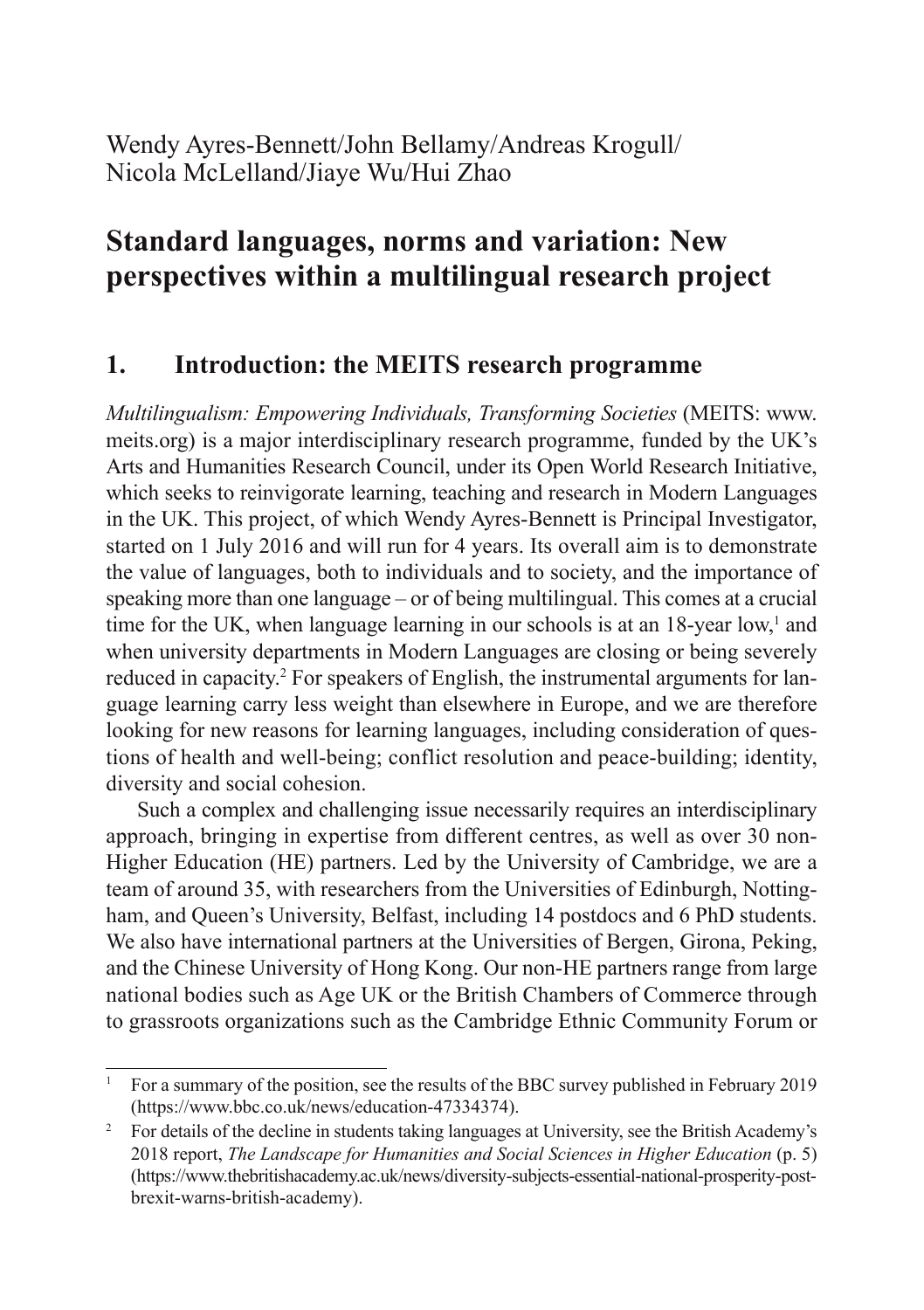the East Belfast Mission. The project is engaging with our partners throughout the research programme, from working with them to help us shape our research questions or to find subjects for our research, to using their networks to facilitate the dissemination of our findings.

In seeking to show the importance of languages to key issues of our time and to demonstrate that language learning is not only possible but also beneficial, whatever your age or background, the central aims of MEITS are to:

- Create new knowledge about the opportunities and challenges of multilingualism for individuals, communities and nations,
- Change attitudes towards multilingualism in the general public and amongst key stakeholders and policymakers,
- Develop new interdisciplinary research paradigms and methodologies,
- Re-energize Modern Languages by demonstrating how an innovative interdisciplinary project can integrate language-led research with literary-cultural studies and thereby address key issues of our times.

The MEITS research project is innovative in a number of respects. First, the interdisciplinarity is underpinned by disciplines rarely brought together in a single integrated programme: literary and cultural studies, the history of ideas, sociolinguistics, education, applied linguistics, and cognitive science. At each of our project meetings, methodological and definitional issues are discussed, including reviewing basic key terms such as 'multilingualism', 'native speaker', 'proficiency', and 'identity'. This interdisiplinarity has allowed us to explore the interplay of quantitative and qualitative methodologies, and to develop innovative approaches, such as integrating the type of focus groups usually associated with sociolinguistics into our work on the cognitive advantages of learning a language. A second innovative aspect is the breadth in the range of languages being researched, based on a desire to take a holistic approach to the languages of the UK, so that language learning is situated within the broader context of the UK's multilingualism. We are thus considering:

- Languages traditionally taught in UK schools and universities such as French, German and Spanish as well as Mandarin, which is growing in importance,
- The indigenous languages of the UK (Irish, Scottish Gaelic, Welsh, etc.),
- The numerous community or heritage languages (Arabic, Bengali, Cantonese, Polish, etc.).

Whilst, then, British people typically think of themselves as poor at learning languages and, as speakers of a global language, do not necessarily appreciate the need to do so, the UK is nevertheless richly multilingual because of it many indigenous and community languages; indeed, around one in five primary school pupils has a first language other than English. Whilst the project's focus is on the promotion of languages in the UK, we have consistently introduced comparative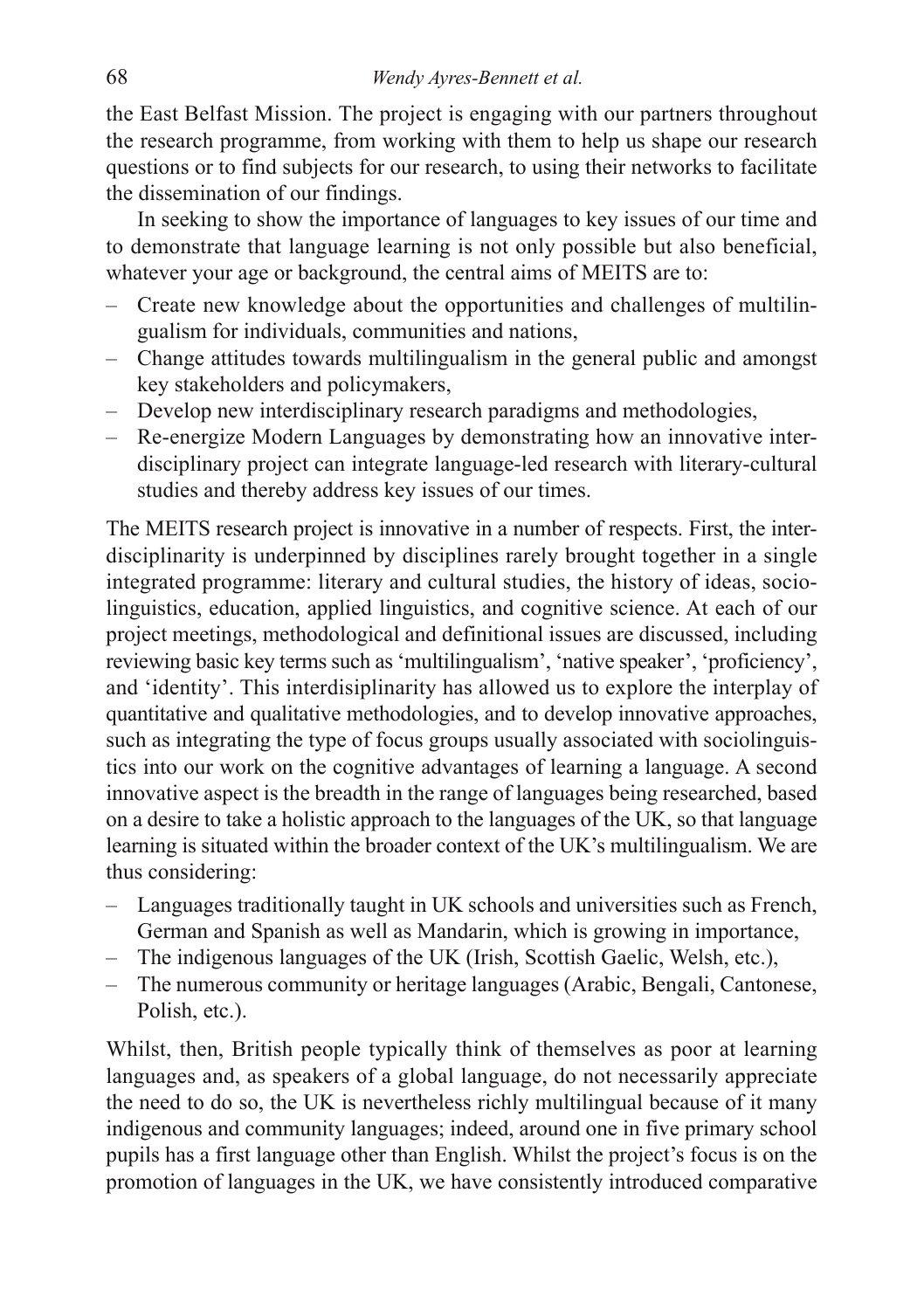studies from elsewhere in Europe and beyond, in order to strengthen and add depth to our arguments.

The project thus comprises six interlocking research strands, of which Strand 2 (S2) is key to this chapter's focus, and which will be described in more detail in section 2 below.

- S1. Arts of identity: literature, cinema, culture and citizenship in a globalizing Europe (with a particular focus on Catalan and Ukrainian)
- S2. Standard languages, norms and variation: comparative perspectives in multilingual contexts
- S3. Sociolinguistic perspectives on multilingualism: identity, diversity and social cohesion (with a particular focus on Ireland and France)
- S4. The influence of multilingual identity on foreign language learning
- S5. Language learning across the lifespan: the role of age, language-specific factors and learning experience on language acquisition
- S6. Multilingualism and cognition: implications for motivation, health and well-being

It is crucial not only to understand the factors affecting language learning (S5), but also to shape learners with multilingual identities (S4), who conceive language learning as a lifelong process (S4, S6). We aim to open up Modern Languages to diverse groups, including autistic children and third-age learners (S6). The study of multilingualism demonstrates how research in Modern Languages heightens insight into such major contemporary issues as: the value of pluralism and diversity in the face of cultural imperialism and linguistic hegemony (S1, S2); social cohesion at the local, regional, national and international level (S1, S3); conflict resolution and the advancement of democracy (S1, S3). These and other questions are sharpened through the study of minoritized and/or non-standard languages (S1-S3).

### **2. New perspectives on standard languages**

Strand 2 is led by Nicola McLelland and also includes Wendy Ayres-Bennett, three postdoctoral researchers (John Bellamy, Andreas Krogull, Hui (Annette) Zhao) and a PhD student (Jiaye (Jenny) Wu). The strand also has a number of important strand-specific non-HE partners, including EFNIL.

How does a strand on linguistic standardization fit into a project on multilingualism and the promotion of languages in the UK? A standard language is closely tied to individual and group identities, can enhance social cohesion and democratic citizenship, and is a vehicle for cultural expression. According to established wisdom, standard languages, codified in reference works, tend towards minimal variation of form and maximal variation of function (Milroy/Milroy 1999, 22).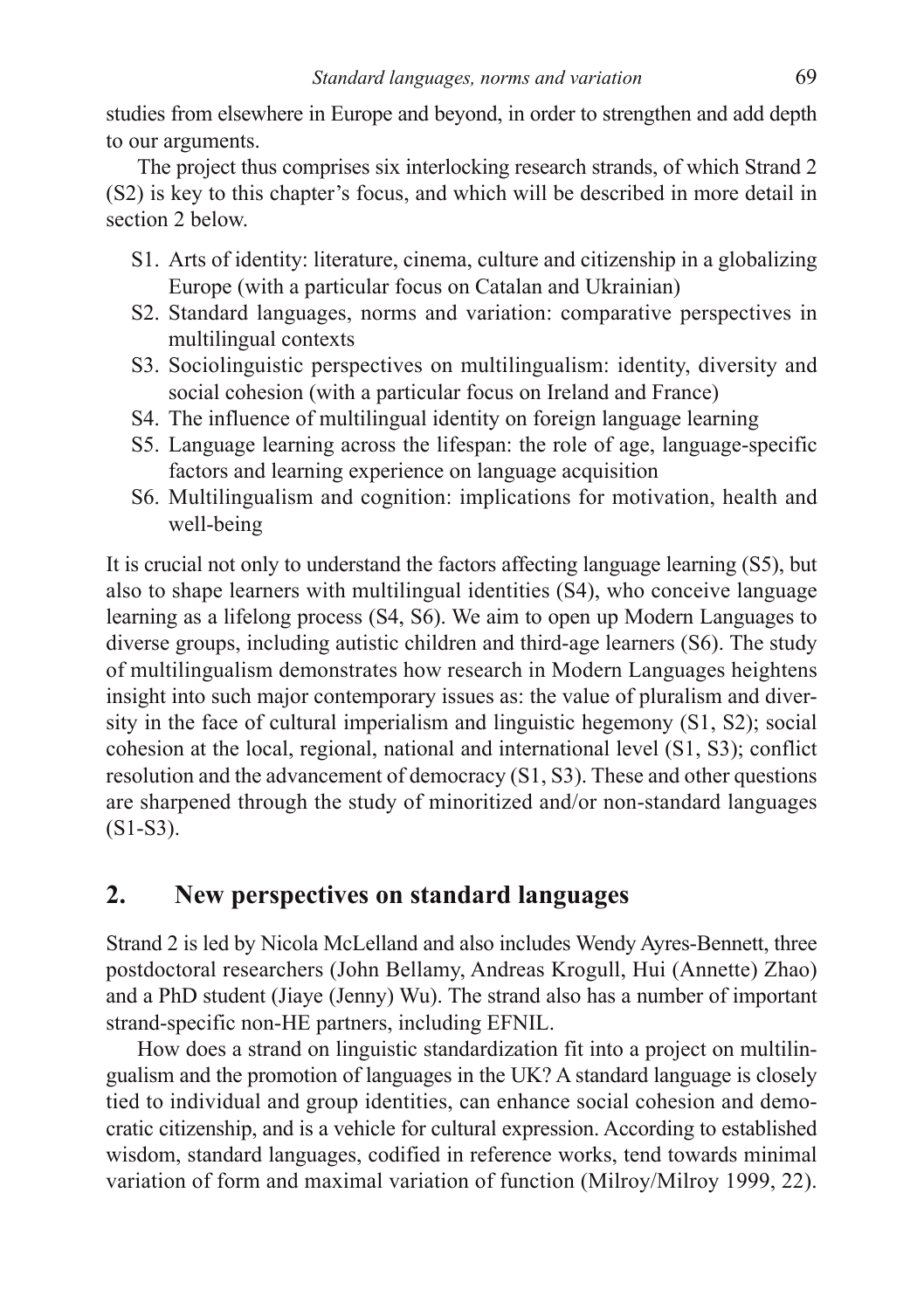Mastery of the standard typically confers social capital, whilst changes to 'good usage' may be strongly contested. Research to date has tended to focus on standard languages in notionally monolingual nations, notably in Europe.<sup>3</sup>

In our project we are exploring how multilingualism has shaped and challenged standard languages, past and present, in speech and writing, old and new media. On the basis of historical and synchronic analyses, we seek to draw comparisons between languages at different stages of standardization/de-standardization, in varied political and cultural contexts. We are examining the cultural status of standard languages of different kinds: national and transnational (e.g. France/ Francophonie), pluricentric (e.g. German), and languages vying with other languages/varieties on cultural, political and ideological grounds (e.g. Ukrainian, Irish, Mandarin).

Our aim, therefore, is to create expertise in the comparative analysis of (de)standardization in multilingual contexts and so build research capacity in comparative historical and contemporary sociolinguistics. In integrating work on European and non-European languages, including minoritized languages, we are exploring the extent to which traditional models and methodologies need to be refined or reworked. We ask:

- What is a standard language, especially in multilingual contexts? What historical, cultural, literary and social factors determine how standard languages are understood by different constituencies, e.g. educators, learners, policymakers, professional and lay language users? How can standard languages serve as a symbol of, or vehicle for, the expression of cultural, political or ideological identities in multilingual societies?
- How important are standard languages to minoritized languages? How can a standard help or hinder the promotion of such languages, especially where speakers are overwhelmingly multilingual (e.g. Punjabi, Irish)? How far does the imposition of standard languages create cohesion or threaten diversity?
- What role do standard languages and non-standard varieties play in language education?

Our approach combines humanities methodologies (historiography, the history of ideas, close textual readings) with sociolinguistic and historical sociolinguistic methods (qualitative and quantitative). Sources include interviews, surveys, policy documents, lay linguistic publications, grammars and language advice manuals. The core team is focussing on European and Chinese contexts; conferences and workshops have allowed us to broaden our scope and to generate comparisons with other parts of Asia and Europe.

<sup>3</sup> See, however, Tieken-Boon van Ostade/Percy (eds.) (2017) or Lane/Costa/De Korne (eds.) (2018).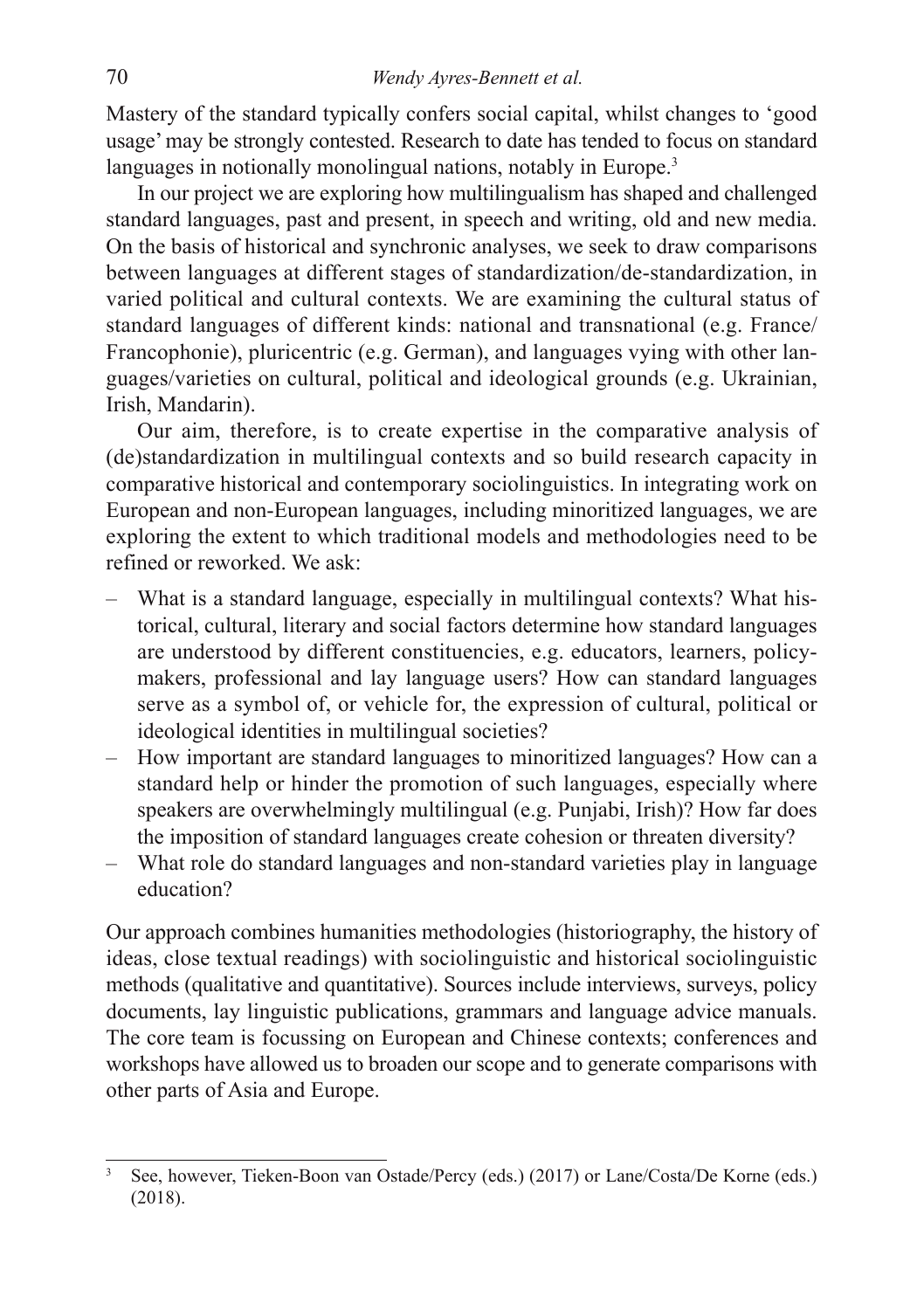The conferences organized to date<sup>4</sup> have explored, for instance, the long history of multilingualism in the UK, and the difficulty of applying models elaborated for European national languages to different contexts. A workshop on notions of language standards in multilingual contexts, held in Nottingham in July 2017, demonstrated the reality that most individual standard languages – and the standard language ideologies, policies and practices that support them – are located in plurilingual societies, and are experienced and negotiated by many multilingual individuals. The case studies presented, which included studies of England, Ireland, Italy, Switzerland, Sweden, and Ukraine, dealt with standard language ideals and realities in contexts of both indigenous and migration-induced multilingualism. They examined how and why individuals and institutions, in their attitudes, practices and policies, may apply ideologies differentially to different languages, with different outcomes, as well as ways in which standard language ideologies are in tension with other ideologies, such as ideologies of flexible bilingualism and/or translanguaging. A selection of papers are forthcoming as a special issue of the *Journal of Multilingual and Multicultural Development*.

A conference at the University of Nottingham's Ningbo campus in December 2017 had as its goal the aim of testing the applicability of notions of standard and variation – chiefly developed by western linguists for European language contexts – in the very different social and political historical contexts of Asia, with case studies drawn from, for example, Japan, Thailand, and India, as well as China, including studies of its minority languages. Another conference in Cambridge in April 2018 further opened up the field to consider global perspectives on standardization. This allowed contributors to one of the major outputs from the project, a Handbook on linguistic standardization, to be published by Cambridge University Press, to explore areas of similarity and difference in different linguistic and cultural contexts. Importantly, the Handbook will address theoretical and methodological issues as well as extending the study of standardization to new contexts and case studies.

In the next section we will outline some of the original research we are conducting, but we will start by highlighting two aspects of our current work. First, in our consideration of standard and non-standard language, language norms and language variation in multilingual contexts, we are looking at both standardization 'from above' (such as the work of policymakers and regulatory bodies) and 'from

<sup>4</sup> "The Emergence of Standard English in Multilingual Britain", organized by Laura Wright, University of Cambridge April 2017; "European experiences of 'good' language, 'bad' language", organized by Nicola McLelland, University of Nottingham, July 2017; "Language Standardization and Linguistic Variation in Asia from Sociolinguistic Perspectives", organized by Nicola McLelland and Hui (Annette) Zhao, University of Nottingham at Ningbo, December 2017; "Global approaches to multilingualism and standardization", April 2018, organized by Wendy Ayres-Bennett and John Bellamy, University of Cambridge. All of these will result in publications.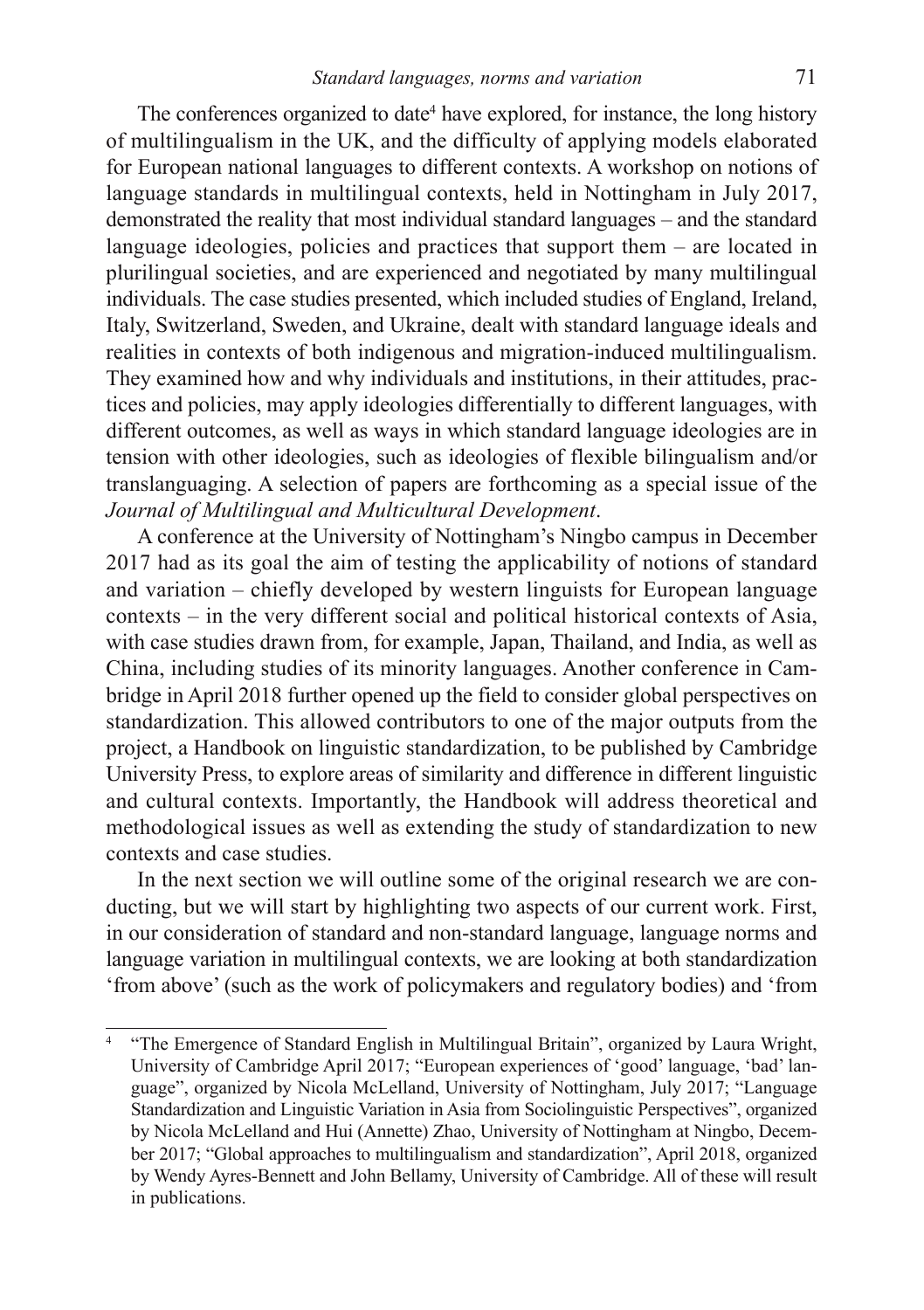below', including the role of ordinary language users and language societies. We are also focussing on the means by which this work is achieved, including looking at learning materials, metalinguistic texts, etc. Second, alongside the 'pure' research, we are looking at the implications of standard languages and norms in different policy domains. Most obviously, perhaps, this concerns the education sector. This includes looking at the role of teachers, textbooks, curricula and assessment in the dissemination of norms, and identifying the needs of, and the challenges for, teachers and learners in highly multilingual and multicultural contexts. Another area where the strand is seeking to inform policy is in the intersection between language, identity and social cohesion. This is being achieved through researching places and contexts where language issues are politically sensitive, such as Catalonia, China and Luxembourg. The intention is that improved understanding of the spectrum of views on local, regional and national varieties will lead to improved input into key policy decisions. The strand's final conference, "Language rules? Languages, standards, multilingualism, and linguistic inequality", held in Nottingham in April 2019, brought together researchers and stakeholders, including members of EFNIL, to address some of these practical and policy issues.

### **3. Broadening perspectives on standardization**

In this section, we present some of the case studies being explored by the team and consider how they open up new perspectives on linguistic standardization.

### **3.1 Luxembourg – John Bellamy**

Luxembourg, as an officially trilingual nation, affords a particularly interesting case study for the exploration of standardization. This is because, although official policy promotes Luxembourgish as the 'national language' and the 'language of integration', there is widespread uncertainty about writing Luxembourgish according to a standardized orthography. Indeed, previous research has shown that there is little knowledge amongst the general public about the availability of dictionaries and other metalinguistic resources for Luxembourgish, despite their existence for many years (see Bellamy forthcoming).

John Bellamy therefore conducted research in Luxembourg in Spring 2018, interviewing a range of stakeholders and language authorities, including policymakers, about their knowledge of, and views on, Luxembourg language policy, with a particular focus on the standardization of orthography. Since norms are disseminated by both state institutions and private/commercial organizations, key actors from both types of bodies were consulted. Amongst the former, representatives from the Conseil permanent de la langue luxembourgeoise (CPLL), Lëtzebuerger Online Dictionnaire (LOD), and the Institut National des Langues (INL)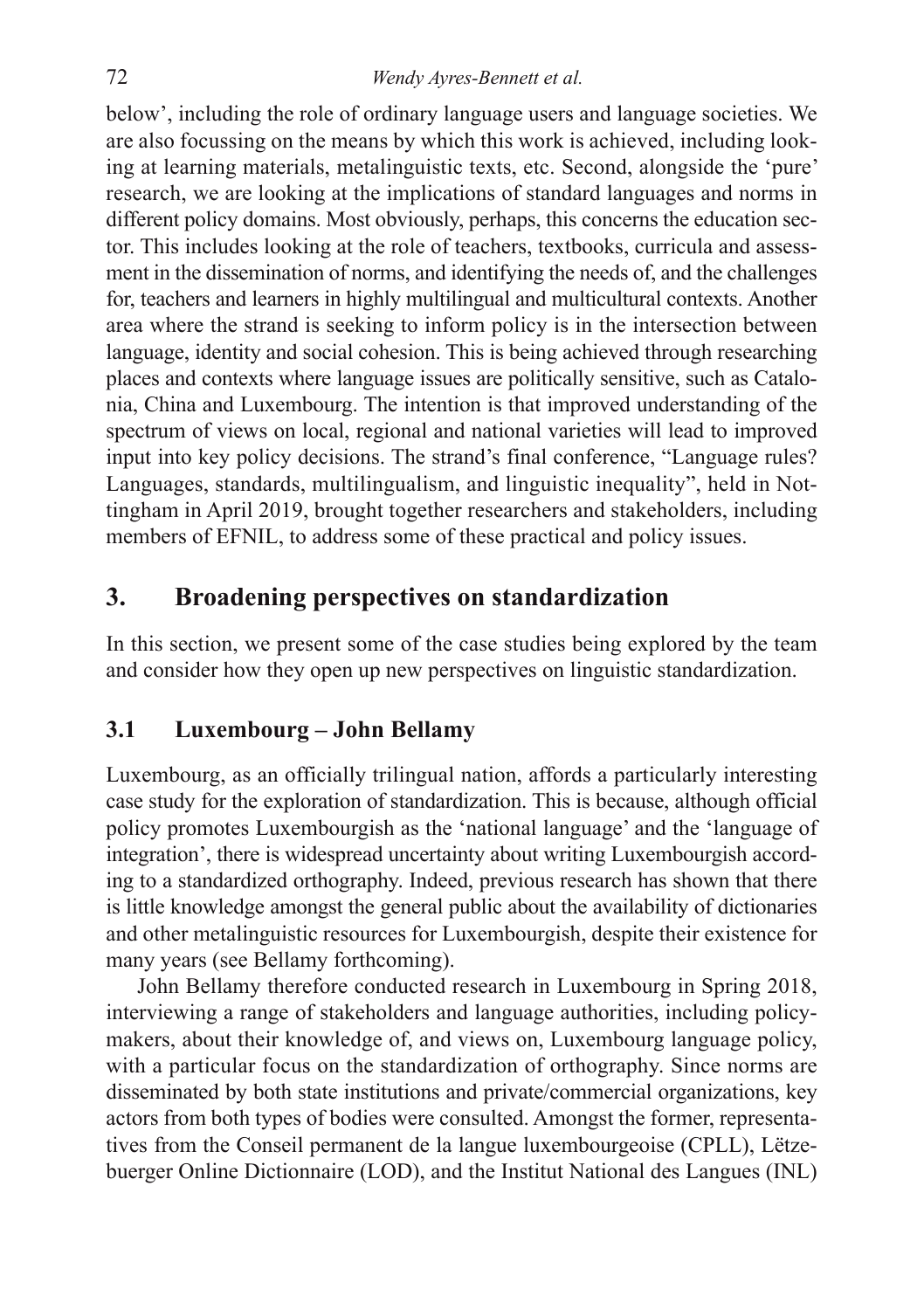were interviewed; amongst the latter, a senior journalist of the popular *rtl.lu* news website, the creator of the widespread *Spellchecker.lu app*, and a publisher also took part in the study.

The results of this fieldwork will be published elsewhere (Bellamy in preparation), but we will mention some of the key findings here which have been analysed within the context of the broader language policy-practice interface. The process of norm transmission, diffusion and implementation (via, for example, teachers, the media and publishers) has a considerable impact on the general acceptance, perception and adoption of those linguistic norms and standards by speakers of Luxembourgish. Although a state body might take it upon itself to develop an official set of standards, the reception of the new language norms depends considerably on an intermediary level to disseminate them effectively and the importance of this stage in the process should not be underestimated. The private and commercial channels of norm transmission, such as widely read online news portals and downloadable apps in practice often have greater success in reaching a wider audience than state efforts, such as the *Schreiwen.lu* campaign.

Cross-communication is also a key factor in the successful distribution of language norms, and this can be hindered in cases where organizations do not always work together (for example, the state and private sectors, leading potentially to inconsistency regarding which rule is the 'correct' one), as well as by the lack of an effective feedback loop for state institutions to evaluate public awareness of official policies and decisions on language. The Luxembourg government passed laws in 1975 and 1999 establishing an official spelling system, but people interviewed by Bellamy doubted whether many Luxembourgers in fact knew about these official rules. A similar finding emerged in a previous study in Luxembourg (Bellamy/ Horner 2018), where hardly any of the participants referred to the above regulations and also expressed uncertainty about 'properly' writing Luxembourgish, the 'national language'.

Regarding the latter point, it emerges that private (*Spellchecker.lu* app) and commercial (*rtl.lu* news website) resources are also more widely known and used than official resources (*www.lod.lu* Luxembourg Online Dictionary). The popular *rtl.lu* website is one of the main resources for reading contemporary written Luxembourgish. However, the journalists work under strict time constraints and cannot always ensure every word they publish is 'correct' according to the official orthography. Similarly, in the publishing sector, commercial interests and concerns over readership size can take precedence over decisions whether to publish works in Luxembourgish. Books in Luxembourgish are confined to a smaller book market and geographical area. In any case, Luxembourgers are more used to reading in other languages, such as French, German or English.

Various recommendations have arisen from the study which could inform future decisions on language policy. One suggestion is the promotion of dialogue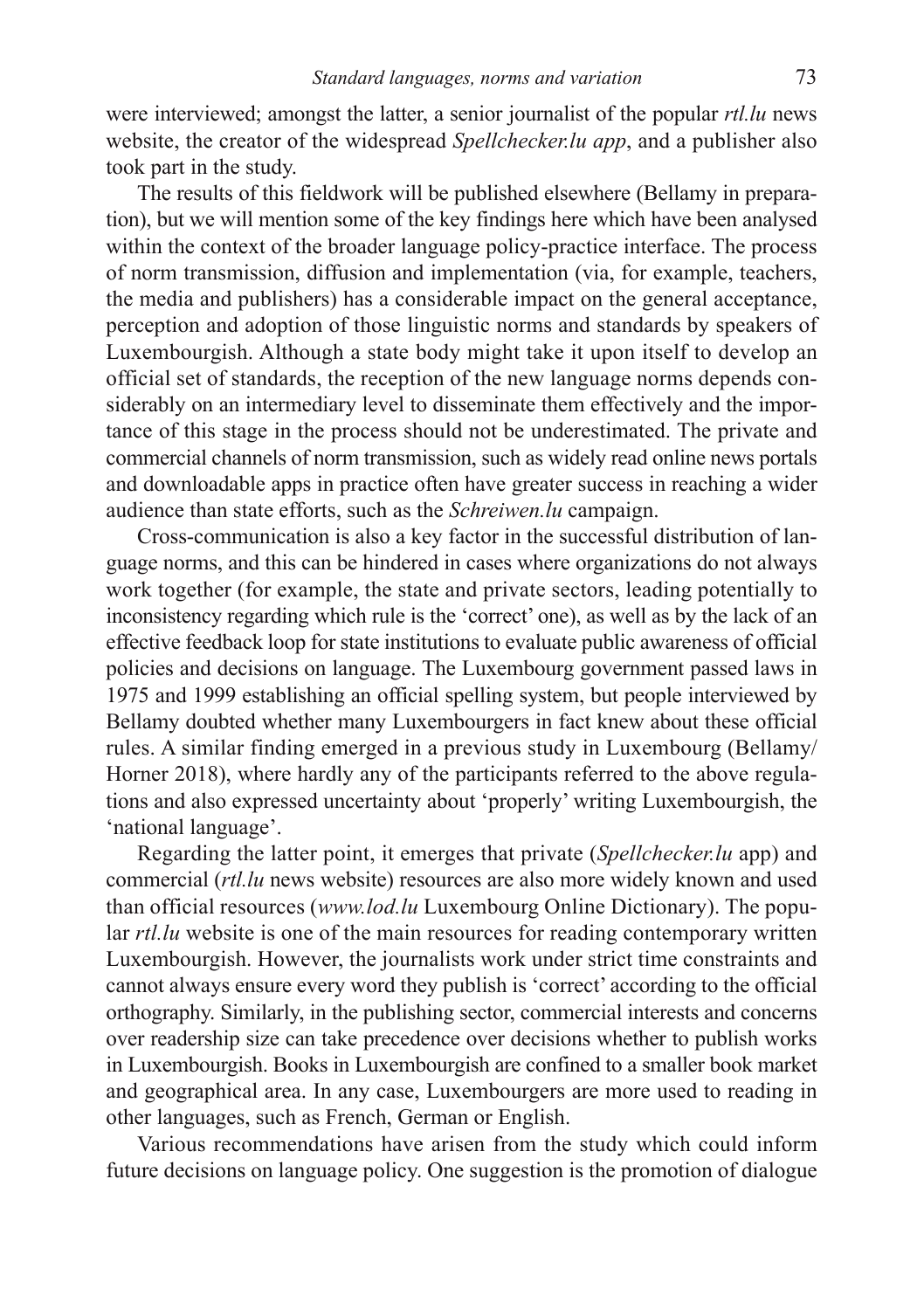and cooperation between stakeholders in different sectors, especially between private-public bodies and education-media-publishing sectors. Rather than pursuing common goals independently and duplicating work, this would encourage combining efforts to adopt a more complementary, mutually beneficial and effective approach. This is in turn would support long-term planning rather than short-term goals and serve to reduce potential confusion over which authority is the 'correct' one. Another recommendation is to place more importance on methods to spread awareness about official language norms and at the same time to implement efficient monitoring of their reception amongst the public. On a related note, efforts to increase engagement of speakers and members of the public in the process is also recommended in order to mitigate widespread feelings of being excluded from key decision-making about language norms at the national level. This final action would already be a step towards increasing awareness of the existing language standards, materials and on-going language debates.

#### **3.2 Borderlands – Andreas Krogull**

Andreas Krogull's research on historical multilingualism and language contact in the Dutch-German borderlands is an important contribution to the study of standard languages, norms and variation, as it challenges the monolingual bias in language historiography (cf. Braunmüller/Ferraresi (eds.) 2003; Hüning et al. (eds.) 2012; Rutten et al. 2017; Pahta et al. (eds.) 2018). Traditionally, the histories of most European languages, such as German, Dutch and French, have been portrayed as broadly linear developments towards a uniform standard language, as codified in orthographies, grammars and dictionaries. In this one-sided account of language history, falsely creating the impression of monolingualism as the default situation, numerous aspects of language diversity, including internal and external multilingualism, have consequently been rendered invisible (cf. Langer/Havinga 2015).

Andreas Krogull focuses on borderlands, which have constituted a widely neglected area in European language history, especially since the era of nationbuilding and its 'one language – one nation' ideology, emerging in the eighteenth century. Against the ideological background of clearly segregated spaces, both politically and linguistically, the very nature of border settings increases the unwanted 'risk' of different languages (and their users) coming into contact and potentially mixing with each other, particularly on contrast-poor language borders.

By investigating the specific case of the Dutch-German borderlands in the long nineteenth century from a historical-sociolinguistic perspective, this project is showing that multilingual practices and language contact phenomena can still be traced in archival sources from the period, despite the growing dominance of national territories and their respective standard languages. While previous studies on the Dutch-German border have described the evolution of these standard varieties, usually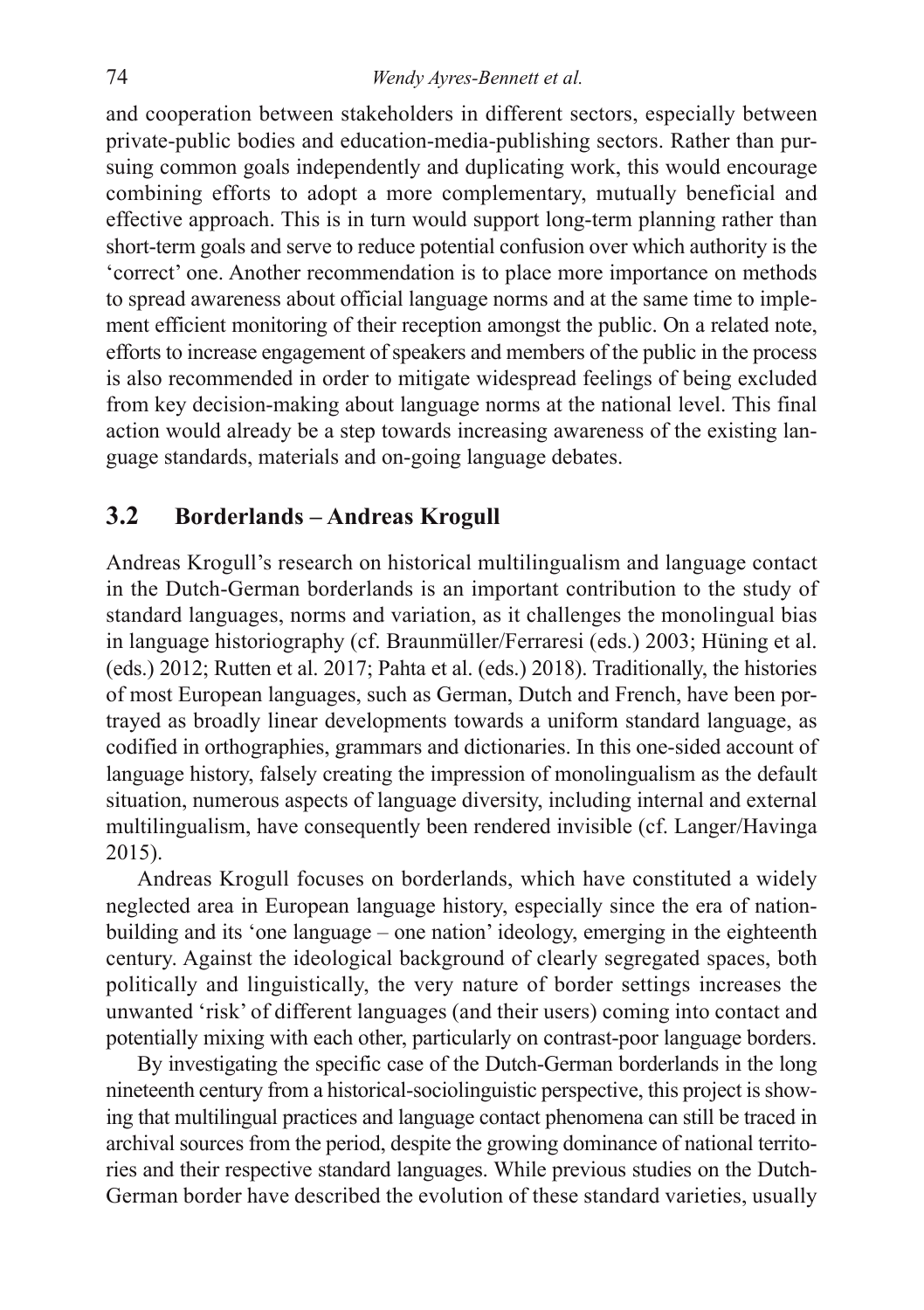based on printed and formal texts, and their influence on the West Germanic dialect continuum (e.g. Niebaum 1990; Kremer 1996), Andreas Krogull's approach to language history 'from below' shifts the focus to individual language users and their handwritten texts (cf. Elspaß et al. (eds.) 2007; van der Wal/Rutten (eds.) 2013). These sources were relatively close to the everyday lives of 'common' people and give evidence of hidden linguistic practices *beyond* standard languages and monolingualism.

In early 2019, Andreas Krogull collected data in various archives in the northern and north-eastern provinces of the Netherlands (Groningen, Drenthe, Overijssel, Friesland), unearthing letters, diaries and recipe books which reflect multilingualism and language contact in the borderlands. One intriguing example comes from a preserved collection of letters written by (Low) German seasonal labourers (haymakers and grass-mowers) to their Dutch employer. These sources have primarily been examined by social historians (Lucassen 1987), yet they also allow us to get a (socio-)linguistic glimpse into the large-scale phenomenon of labour migration from northwest Germany to the Netherlands, which lasted well into the nineteenth century. The remarkably 'mixed' language in these letters can hardly be assigned to any specific linguistic category (in terms of 'Dutch', 'High German' or 'Low German'), but rather indicates that labour migrants had multilingual repertoires at their disposal and actually applied them for communicative purposes across national and (standard) language borders.

Another set of authentic sources was collected from family archives in the Dutch border provinces, where intermarriages and thus families with both Dutch and German roots were not at all uncommon, irrespective of political borders. Zooming in on documents from the private sphere, Andreas Krogull illustrates how this largely overlooked type of cross-border contact is reflected linguistically. His preliminary results suggest that multilingualism and language contact near and/ or across the Dutch-German border existed in many forms and shades, ranging from the neatly separated use of different standard(-like) languages, to instances of code-switching and interference, and even mixtures of languages and varieties. Therefore, the heterogeneity of this sociolinguistic situation signals that the alleged monolingualism of post-1800 European nation-states must not be taken for granted, but needs to be critically revisited by taking into account the variable and potentially multilingual resources of individual language users.

#### **3.3 Teaching and learning Mandarin Chinese as an L2 to Mongolian learners in China since 1900 – Jiaye (Jenny) Wu**

Jiaye Wu's work is important in expanding the geographical range of work on standardization and its relevance to language learning contexts. She is researching the little-known history of the teaching and learning of Mandarin Chinese as a second language (L2) to Mongolian learners within China since 1900. For minority language speakers in China, learning the national language is part of being bi-/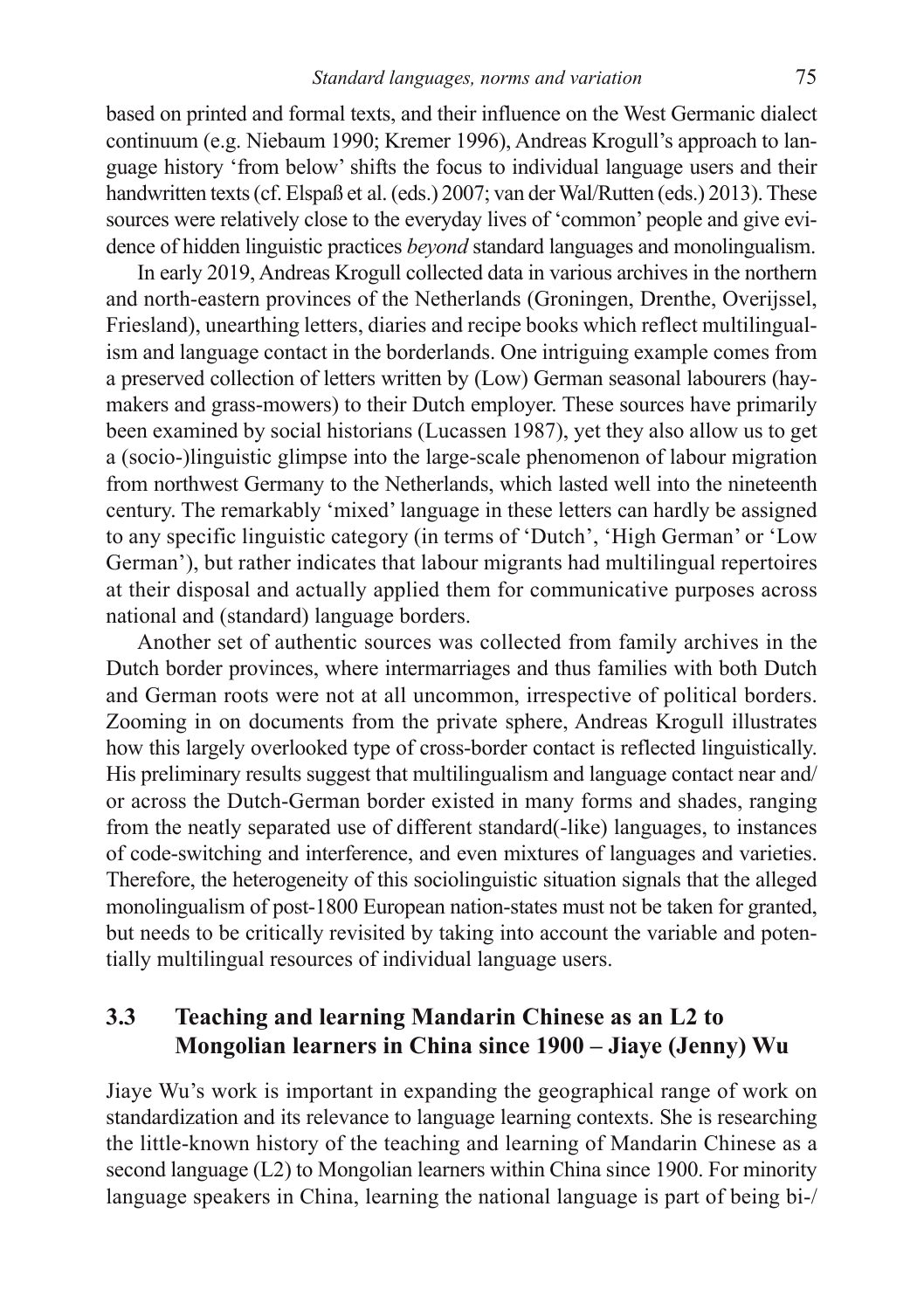multilingual, but the history of such bilingualism has tended to be erased by the ideological prominence of Mandarin as the national language of China. Focusing on the case of the history of learning the national language among Mongolians in China can highlight the benefits and challenges of multilingualism in Chinese society, caught in the tension between the aim of unifying and modernizing the country, and maintaining the cultural and language rights of ethnic minorities.

Jiaye Wu's work focuses primarily on the analysis of textbooks from the period 1900 to 2000, but she is also drawing on policy documents, statements of pedagogical theory, interviews and classroom observations in Hohhot, Inner Mongolia, to illuminate present-day attitudes and practices. She is concerned with both the kinds of linguistic knowledge being taught and the pedagogical methods employed (e.g. changing presentation of correct pronunciation). At the linguistic level, for example, Jiaye's study of the history of describing pronunciation norms of Chinese using the Mongolian script provides a fascinating foil to studies of the history of describing that same pronunciation to western learners of Chinese, and offers an important source for notions of the prevailing norms (and variation) to be taught to L2-learners within China. More generally, it is clear that the oral communicative function of Mandarin outweighs its literary functions in deciding what standard should be presented to a mass public in the twentieth century. Until the early twentieth century, the "standard Mandarin pronunciation" can be regarded as a literary reading pronunciation, heavily influenced by traditional rhyme dictionaries where characters are grouped according to the degrees of similarity between their rhymes. One main purpose of these dictionaries was to serve as reference works for poetic composition. The phonological information supplied in rhyme dictionaries dictated an ecumenical standard (a term borrowed from Weng 2018), encompassing phonetic variants from a number of representative Mandarin dialects. Since the 1930s, standard Mandarin pronunciation has been specified through a series of linguistic standardization efforts, with the Beijing Mandarin pronunciation codified as the standard, and phonetic symbols being developed to present the pronunciation of graphic characters of Chinese. Another key observation is that the standard language ideology of Mandarin strengthens over time, along with an ideology of separate bilingualism (Creese et al. 2011) in language teaching and learning. Mongolian transliterations and translations in textbooks for learning Mandarin decrease dramatically, with the aim of encouraging maximum direct, monolingual exposure to Mandarin.

In her thematic analysis, Jiaye studies the changing representation and discursive construction of Chinese national and Mongolian ethnic identities in textbooks, shining a light on the changing ideologies about the relationship between the Chinese state and its ethnic minority populations through a period of huge political and social change in China. The country was transformed in the course of the twentieth century from a feudal empire into a modern nation, with the collapse of the Qing dynasty and the establishment of Republic of China in 1912, a turbulent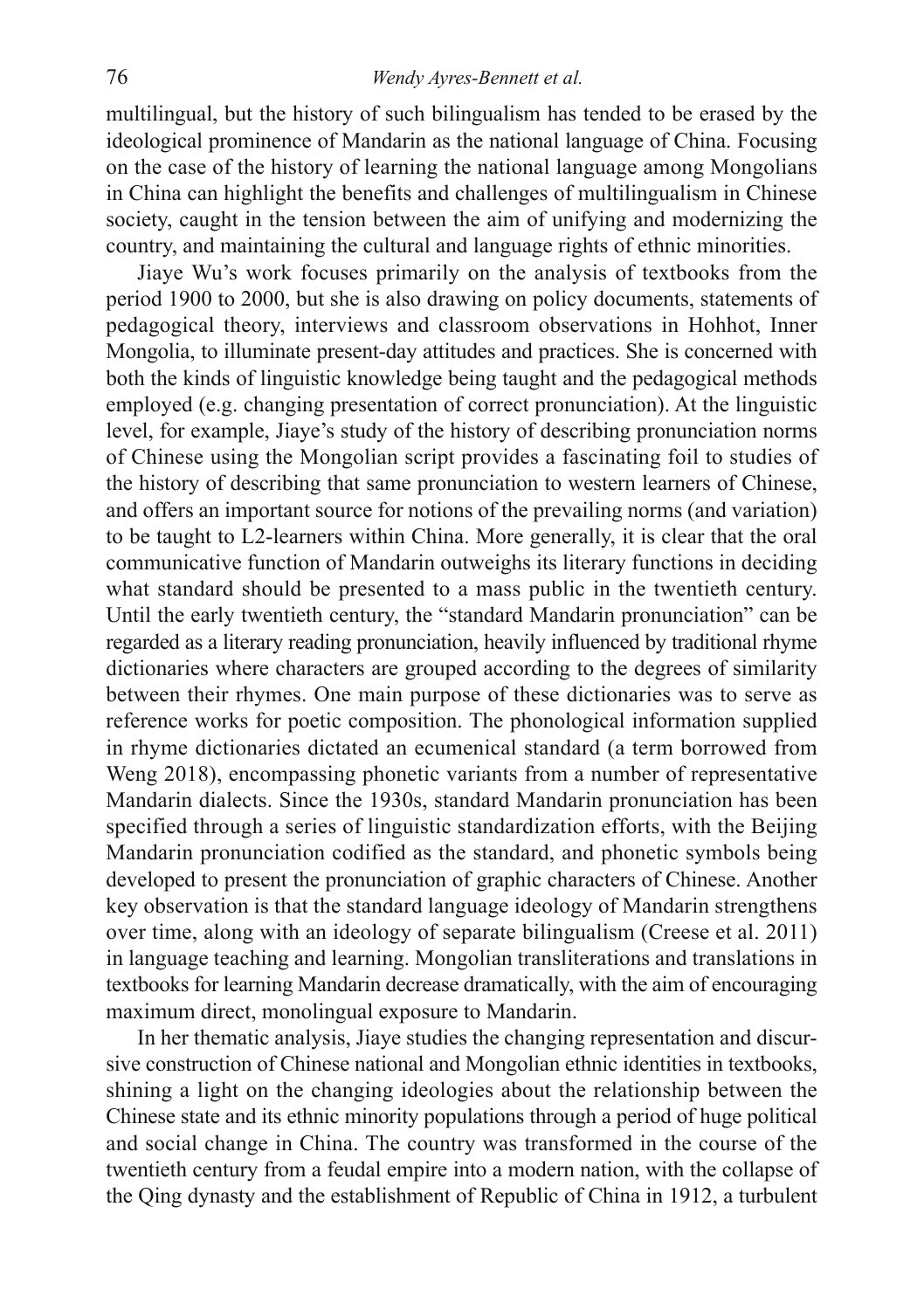period of Civil War, and developments since the People's Republic of China was established in 1949. In both the pre-1949 and post-1949 periods, textbooks are vehicles for propaganda to inculcate in the learners the values and beliefs that serve the interests of the nationalist party and, later, the communist party, such as veneration of party leaders. Typically, the textbook contents present unequal power relationships between Mongolian and the dominant Han people, but in different ways in different eras. In the period before 1949, Mongolian forbears are portrayed as being defeated by the Han, to highlight the Han's glorious history in the discourse of Han nationalism. After 1949, by contrast, the peoples are represented as 'brothers and sisters in a big family', yet even here Mongolians are seen as requiring the help of the Han on their path to modernization.

In sum, Jiaye Wu's work examines how multilingualism is dealt with in China. On the one hand, the teaching and learning of Mandarin Chinese as a second language for Mongolian learners encourages interethnic communication and promotes social cohesion, standardizing Mandarin pronunciation and promulgating a shared Chinese national identity. At the same time, those goals of bi-/multilingualism and cohesion may also be hindered by the hardening boundary between Mandarin and Mongolian and by Han chauvinism in the presentation of Chinese national and ethnic identities in Mandarin learning textbooks.

The study thus addresses important questions about the impact of language policies on social cohesion and ethnic minorities' language and cultural rights in multilingual China. This is complex territory – it is worth noting that during fieldwork in Mongolia, British expectations about ethical conduct of research at times clashed with local anxieties about expressing opinions openly on culturally and politically sensitive topics.

#### **3.4 Multilingualism and language variation in Ningbo and Shanghai – Hui (Annette) Zhao**

Hui Zhao's project is important in investigating both the standard variety in China and varieties and variation around the standard (regional dialects, regional accents of the standard variety, and English). She is asking:

- What are the effects of globalization and multilingualism on the standard language in a recently reformed economy and society?
- How are languages and varieties used and perceived in China, specifically in Ningbo and Shanghai?
- How do young Chinese adults negotiate their linguistic and socio-political identity in an increasingly multilingual society with a rigid standard language ideology?

The project adopts a mixed method approach, including collecting speech and perception data from native speakers to help discover and understand language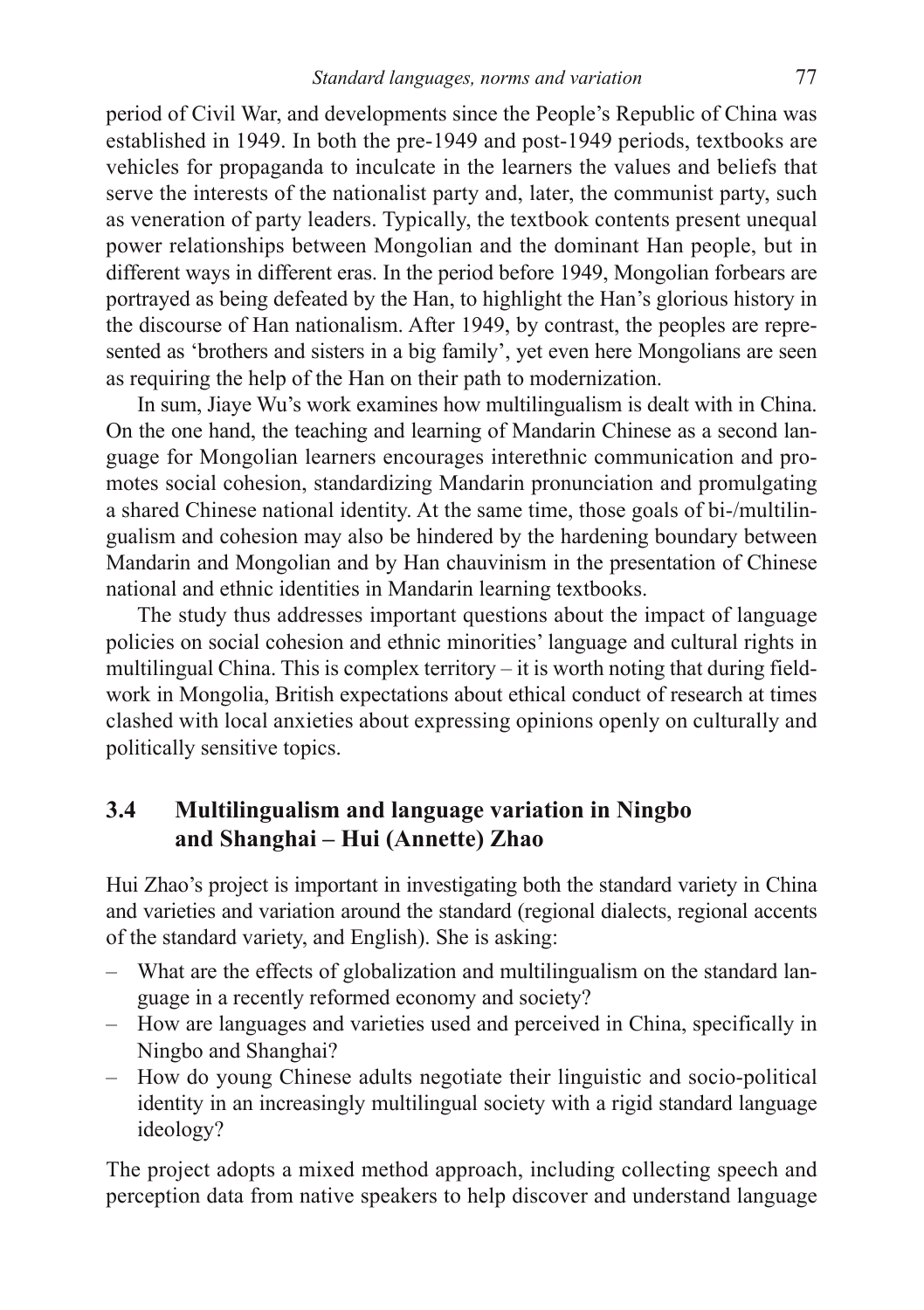standards and variation in China. The results of a pilot study conducted on social media about language attitudes in Ningbo and Shanghai provide interesting insights into perceptions of the standard/non-standard in China. It was striking that regional varieties of the standard (known as Putonghua, literally translated as 'common speech') in Ningbo and Shanghai are considered non-standard on social media, and that they are also viewed as feminine/effeminate and representative of popular linguistic and cultural stereotypes of different cities. For instance, the variety spoken in Ningbo is considered harsh-sounding, unfashionable, etc., whilst that of Shanghai is deemed soft-sounding, fake, stingy, etc. Moreover, dialect preservation in Shanghai received more attention on social media than in Ningbo (the latter admittedly has a smaller number of speakers).

The fieldwork for the main project was conducted from late 2018 to early 2019 in Ningbo and Shanghai. Over 60 Chinese university students (44 from Ningbo and 22 from Shanghai) were interviewed on their language backgrounds, language use, and language attitudes towards different language varieties in their daily life (Putonghua, local varieties of Putonghua, local dialects, and English). All participants are speakers of Putonghua and at least one regional dialect (Ningbonese and Shanghainese respectively) who have learned English through formal education; their use of and attitudes towards standard and regional varieties can be viewed as representative of young adults in China. Preliminary results from the interviews indicate that different varieties are used differently across different contexts: the standard language is preferred in most settings, apart from intimate family ones where the local dialect is often used. Interestingly, for many Ningbonese, Putonghua is replacing the Ningbonese dialect in family settings too; the same pattern is reported in Shanghai, though to a lesser degree. Moreover, locals with 'non-standard' accents in Putonghua do not necessarily prefer a more standard/ region-neutral accent, which is possibly due to their orientation towards the local culture and identity. Finally, English (and a high level of proficiency in English) is strongly preferred over an above-average proficiency in the local variety or the standard language.

To investigate the speakers' perception and potentially correlate that to their overt attitudes shown in the interviews, a perceptual experiment is also included in the project. The experiment, which asks speakers of Ningbo and Shanghai dialects to judge locally accented Putonghua on personal attributes (e.g. 'does this person sound nice/educated?'), will reveal how they subconsciously evaluate speakers of different varieties. The design of the experiment also allows us to tease apart meanings associated with different linguistic features: will speakers respond more negatively towards more stigmatized features (stereotypically local) or will they respond to all local features equally (either positive or negatively)?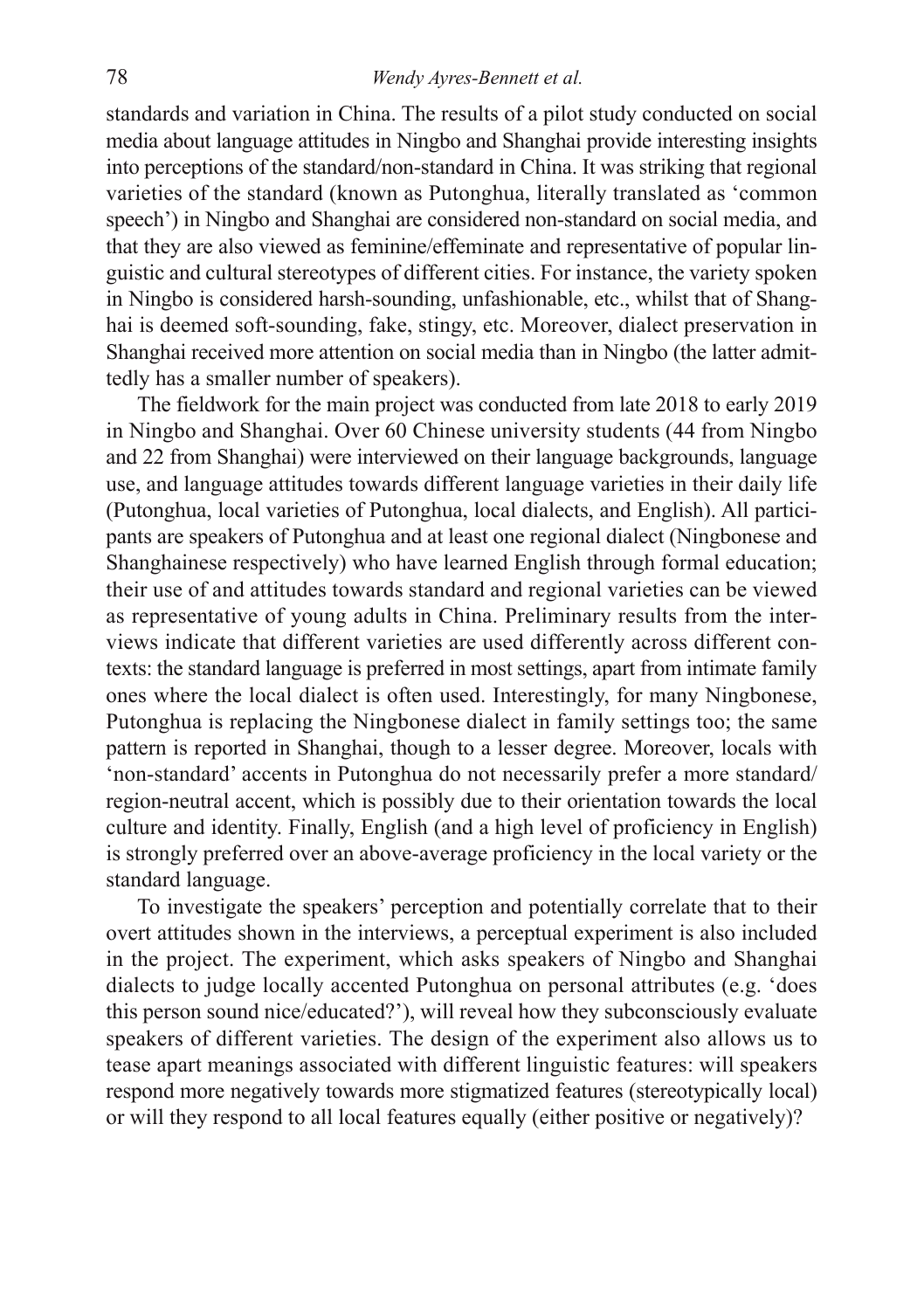#### **4. Concluding remarks**

There are considerable advantages – as well as difficulties – in working as part of such a large interdisciplinary project. Through our conferences, workshops and own original research, we have been able to open up discussion of standardization to new languages, areas and contexts. Moreover, whilst the majority of work on standardization is taking place in Strand 2 of the project, the scale and scope of the MEITS programme allows interesting cross-fertilization of ideas across strands. For example, as part of her work for Strand 3 on 'new speakers' of Breton and questions of identity, PhD student, Merryn Davies-Deacon, is exploring the relationship between the use of standard/non-standard lexemes and new speaker status, drawing on a corpus of Breton taken from media sources as well as interviews with speakers and policymakers. This illustrates one of the points that has emerged from our research already: the fact that language standardization is no longer – if it ever was – just the concern of ideally competent "native speakers". The role of new speakers is just one dimension of the need to take a wider view of actors relevant to creating, disseminating and maintaining both linguistic norms themselves and the metalinguistic ideologies that go along with standardization.

As part of our legacy, therefore, we seek to create new knowledge about standardization and contribute to theoretical and methodological debates. However, in view of the challenge-led nature of our research, we are also acutely aware of the broader practical and policy dimensions to our work. This is particularly evident in the educational sphere, where any research conducted into language teaching has to consider the extent to which notions of 'correctness' (and what tolerances of what kinds of non-standard variation) are to be employed in the classroom, and in which classrooms for which kinds of learners (first language, heritage learners, new speakers), and therefore, crucially, also, in which kinds of language testing. Having EFNIL as a partner – which brings together institutions from all the EU member states whose role includes monitoring the official language or languages of their country, advising on language use, or developing language policy – is invaluable in helping us 'translate' our research into policy and practice, not least because of the absence of a language academy or other language policy body in the UK.<sup>5</sup> There remain many lessons to be learnt not only from history, but also from comparing language policy across Europe and beyond.

<sup>5</sup> It is significant that the UK's representatives in EFNIL are the British Council (the UK's international organization for cultural relations and educational opportunities) and the Oxford English Dictionary.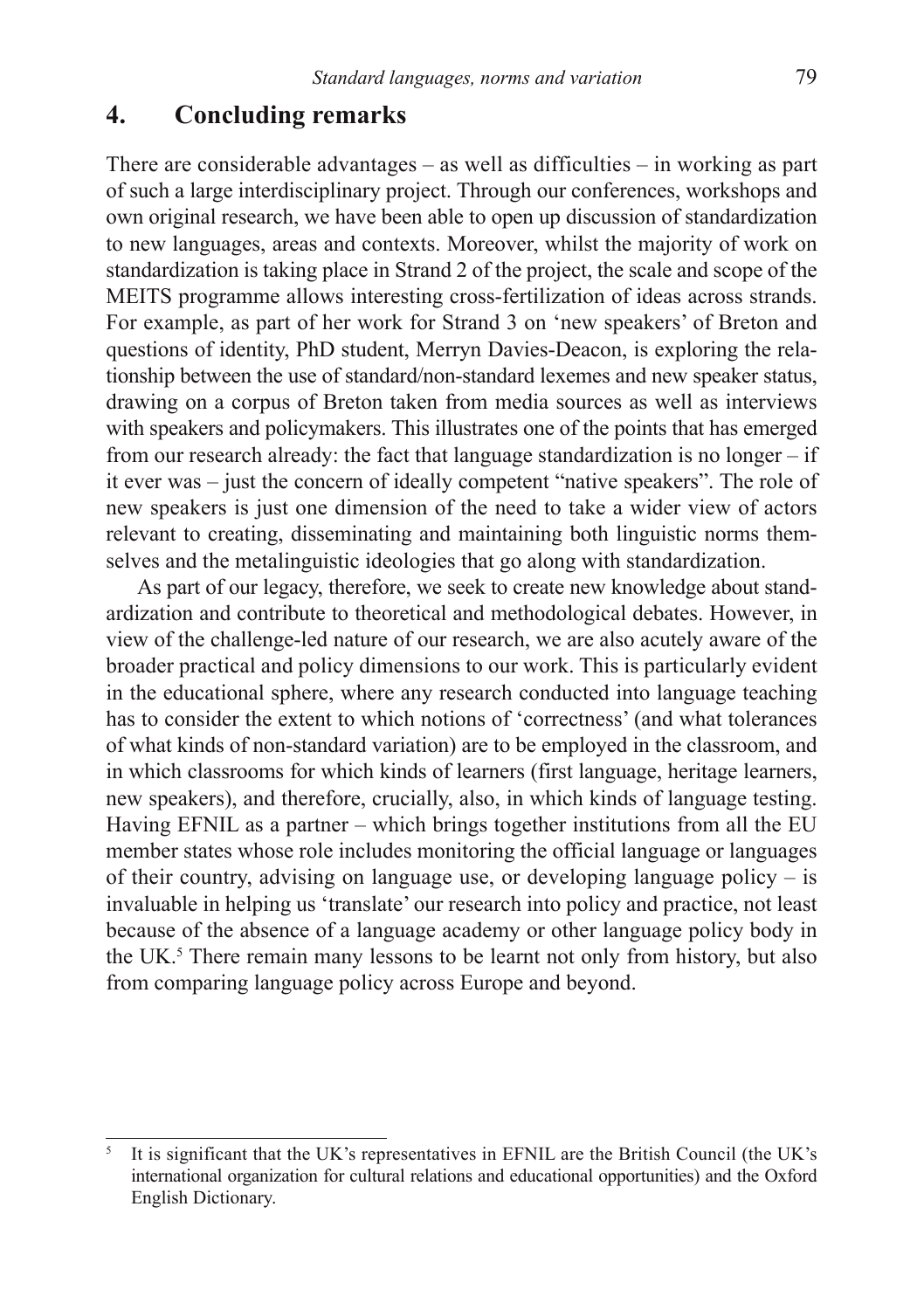## **References**

- Bellamy, J. (forthcoming): The role of dictionaries in the development and standardization of Luxembourgish. Submitted to *Language & History*.
- Bellamy, J. (in preparation): Language norm transmission. An analysis of the dissemination and negotiation of official language rules for Luxembourgish. To be submitted to *European Journal of Language Policy*.
- Bellamy, J./Horner, K. (2018): Ein Mischmasch aus Deutsch und Französisch: Ideological tensions in young people's discursive construction of Luxembourgish. In: *Sociolinguistic Studies* 12, 3-4, 323-343.
- Braunmüller, K./Ferraresi, G. (eds.) (2003): *Aspects of multilingualism in European language history*. (= Hamburg Studies on Multilingualism 2). Amsterdam/Philadelphia: John Benjamins.
- Creese, A. et al. (2011):. Separate and flexible bilingualism in complementary schools: Multiple language practices in interrelationship. In: *Journal of Pragmatics* 43, 5, 1196-1208.
- Elspaß, S./Langer, N./Scharloth, J./Vandenbussche, W. (eds.) (2007): *Germanic language histories 'from below'* (*1700-2000*). (= Studia linguistica Germanica 86). Berlin/New York: De Gruyter.
- Hüning, M./Vogl, U./Moliner, O. (eds.) (2012): *Standard languages and multilingualism in European history.* (= Multilingualism and Diversity Management 1). Amsterdam/ Philadelphia: John Benjamins.
- Kremer, L. (1996): Standardisierungstendenzen und die Entstehung sprachlicher Bruchstellen am Beispiel der niederländisch-deutschen Kontaktzone. In: *Niederdeutsches Wort* 36, 59-74.
- Lane, P./Costa, J./De Korne, H. (eds.) (2018): *Standardizing minority languages. Competing ideologies of authority and authenticity in the global periphery*. (= Routledge Critical Studies in Multilingualism 13). New York/London: Routledge.
- Langer, N./Havinga, A. (2015): Invisible languages in historical sociolinguistics: A conceptual outline, with examples from the German-Danish borderlands. In: Havinga, A./ Langer, N. (eds.): *Invisible languages in the nineteenth century*. (= Historical sociolinguistics 2). Oxford: Peter Lang, 1-35.
- Lucassen, J. (1987): Hannekemaaiersbrieven 1860-1889. Een bijdrage tot de geschiedenis van de arbeidsverhoudingen in de Friese hooibouw. In: *It Beaken* 49, 200-229.
- Milroy, J./Milroy, L. (1999): *Authority in language. Investigating standard English*. Third edition. London/NewYork: Routledge.
- Niebaum, H. (1990): Staatsgrenze als Bruchstelle? Die Grenzdialekte zwischen Dollart und Vechtegebiet. In: Kremer, L./Niebaum, H. (eds.): *Grenzdialekte. Studien zur Entwicklung kontinentalwestgermanischer Dialektkontinua.* Hildesheim et al.: Olms, 49-83.